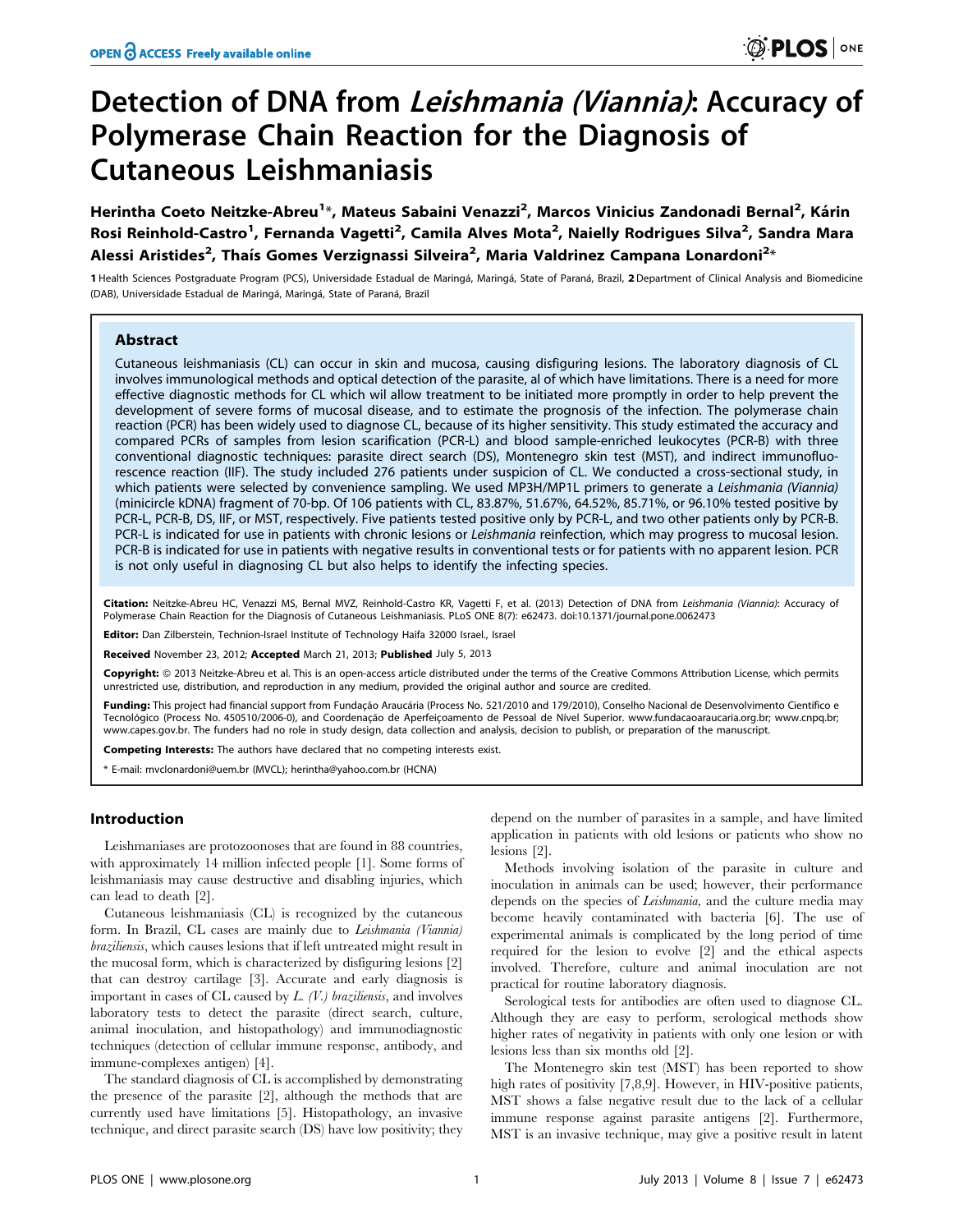infections, and does not distinguish a former from a current infection [8,10].

The presence of different Leishmania species with similar clinical characteristics in endemic areas requires the development of more accurate and sensitive laboratory methodologies to identify these species, in order to assess the CL prognosis and allow the selection of an appropriate therapy [11,12]. Species identification also contributes to better understanding of CL epidemiology [13]. The Polymerase Chain Reaction (PCR), because of its high sensitivity, has been widely used to detect and identify Leishmania species in different clinical samples [8,9,14,15,16,17,18].

Although this disease has been extensively studied, some aspects remain unknown and still under discussion. It is necessary to improve the diagnosis of CL by identifying the species involved, in order to provide more rapid, safer, and more appropriate treatment, as well as to determine the prognosis of the infection. The aim of this study was to estimate the accuracy of PCR in biological samples obtained by scarification of lesions and from peripheral-blood leukocytes, comparing this with other conventional techniques used to diagnose CL, because, although DS is the reference technique for CL diagnosis, its diagnostic value remains uncertain.

### Methods

#### Ethical Statement

The present study received approval from the Permanent Committee for Ethics in Research involving Humans (Process No. 533/2009) of the Universidade Estadual de Maringa´. All participants were informed about the importance and objectives of the study, and were assured of both anonymity and confidentiality. We obtained written informed consent from patients who agreed to participate, or from the parents or guardians of patients who were minors. All procedures involving humans were conducted according to protocols approved by the National Health Council of the Brazilian Ministry of Health (Resolution No. 196/1996).

#### Patient Selection

The study included 276 patients under suspicion of CL, who were referred by the 15th Regional Health Unit of Paraná (Brazil) to the Laboratory for Teaching and Research in Clinical Analysis of the Universidade Estadual de Maringa´ (UEM), which is the reference laboratory of the Brazilian Ministry of Health for diagnosis of CL, during the period from June 2010 through November 2011. The study used a cross-sectional desing, in which patients were selected by convenience sampling. We excluded 53 patients for whom at least one of the PCR analyses (lesion and/or blood) had not been performed (Figure 1). For all patients at least one conventional test and one of the molecular tests were performed. The patients completed a questionnaire that included clinically and epidemiologically relevant information. After the laboratory tests were performed, the patients returned to their referring physician for treatment.

# Conventional Laboratory Diagnosis

The methods were performed by a trained and qualified professional.

Direct parasite search (DS). Material from the edge of the lesion was obtained by scarification after asepsis, with a nonmetallic DNA spatula (previously treated with 1.5% sodium hypochlorite solution for 15 min and flame-sterilized). For detection of amastigotes of Leishmania sp., the glass slides containing the samples were fixed with methanol, stained with Giemsa, and analyzed by optical microscopy [8].

Indirect Immunofluorescence (IIF). Venous blood was used for detection of IgG anti-Leishmania. The antigens used were promastigotes of L. (V.) braziliensis (MHOM/BR/1987/M11272), and conjugated anti-human immunoglobulin G - fluorescein (Biolab-Mérieux, Brazil). Titers  $\geq 40$  were considered positive [19].

Montenegro skin test (MST). 0.1 mL of antigen was injected intradermally in the arm of each patient. The site was evaluated after 48 h, and the presence of a papule  $\geq$ 5 mm in diameter was considered a positive result [3,8]. All samples were collected prior to administration of the MST.

#### Molecular Diagnostics

Obtaining lesion DNA. Material from the edge of the lesion obtained by scarification was placed in two tubes free of RNAses and DNAses, containing  $50 \mu L$  of STE buffer (10 mM TRIS, 1 mM EDTA, 0.1 M NaCl, pH 8.0). Samples were incubated at  $95^{\circ}$ C for 30 min in a PC Thermocycler (Biometra, Germany), centrifuged at 13,000  $g$  for 1 min, and the supernatant was stored at  $-18^{\circ}$ C until PCR (PCR-L) [8].

DNA extraction from blood. 3 mL of venous blood was used to obtain leukocytes: blood was added to 1 mL of 10% EDTA and 6% Dextran (T500) [20]. The supernatant was removed after 1 h, divided into two tubes, and centrifuged at 200 g for 10 min. The pellet was washed with 0.15 M NaCl, centrifuged at 200 g for 10 min, resuspended with 125  $\mu$ L of 0.15 M NaCl and 125 µL of ACD (25 mM citric acid, 50 mM sodium citrate, 81 mM D-glucose) and stored at  $-18^{\circ}$ C for DNA extraction and PCR (PCR-B). Leukocyte-enriched samples were washed with PBS (saline solution buffered with 10 mM sodium phosphate, 0.15 M NaCl, pH 7.2) and centrifuged at  $3,500 g$  for 15 min. DNA was extracted by the guanidine-phenol method [9] and resuspended in 50 mL of TE buffer (10 mM TRIS, 1 mM EDTA, pH 8.0). A positive control (blood from individuals without CL plus  $10^4$  L. (V.) braziliensis promastigotes) and a negative control (blood from individuals without CL) were included.

PCR for amplification of Leishmania DNA. The primers MP3H (5'-GAA TTC GGT TGT CGG ATG C-3') and MP1L (5'-ACA TAC GCC TCC CTC TGC TG-3') [21] were used to amplify a 70-bp fragment from the kDNA minicircles of subgenus *Leishmania (Viannia)*. The reaction mixture (final volume  $25 \mu L$ ) was composed of  $1 \mu M$  of each primer (Invitrogen Life Technologies, São Paulo, Brazil), 1.5 mM  $MgCl_2$ , 1 $\times$  enzyme buffer, 0.2 mM dNTP (Invitrogen, Carlsbad, CA, USA), 1 U Taq DNA polymerase (Invitrogen, Carlsbad, CA, USA), and 5 µL of DNA obtained from a lesion or  $2 \mu L$  of DNA extracted from blood. DNA amplification was carried out in a PC Thermocycler (Biometra, Germany) at  $95^{\circ}$ C for 5 min, followed by 35 cycles: 1.5 min at  $95^{\circ}$ C, 1.5 min at  $55^{\circ}$ C, and 2 min at  $72^{\circ}$ C; finally for 10 min at  $72^{\circ}$ C. The product was kept at  $4^{\circ}$ C until analysis. Ten microliters of amplified products was submitted to electrophoresis in 3% agarose gel (Invitrogen, Paisley, Scotland, UK), stained with 0,1  $\mu$ g/mL ethidium bromide, at 10–15 V/cm. A positive control [1 pg of  $L$ . (V.) braziliensis DNA] and a negative control (water) were added. The presence of bands was observed in a transilluminator (Macro Vue<sup>TM</sup> UV-20, Hoefer).

Internal amplification control. The samples (blood and lesion) with negative PCR results for Leishmania were submitted to PCR for the presence of inhibitors. Specific primers for the human b-globin were used, which amplify a fragment of 268-bp (GH20:5'-GAA GAG CCA AGG ACA GGT AC-3', and PC04:5'-CAA CTT CAT CCA CGT TCA CC-3') [22]. The analytical sensitivity was assessed using a sample of DNA from the lesion, measured by a Qubit<sup>TM</sup> Fluorometer Kit (Invitrogen,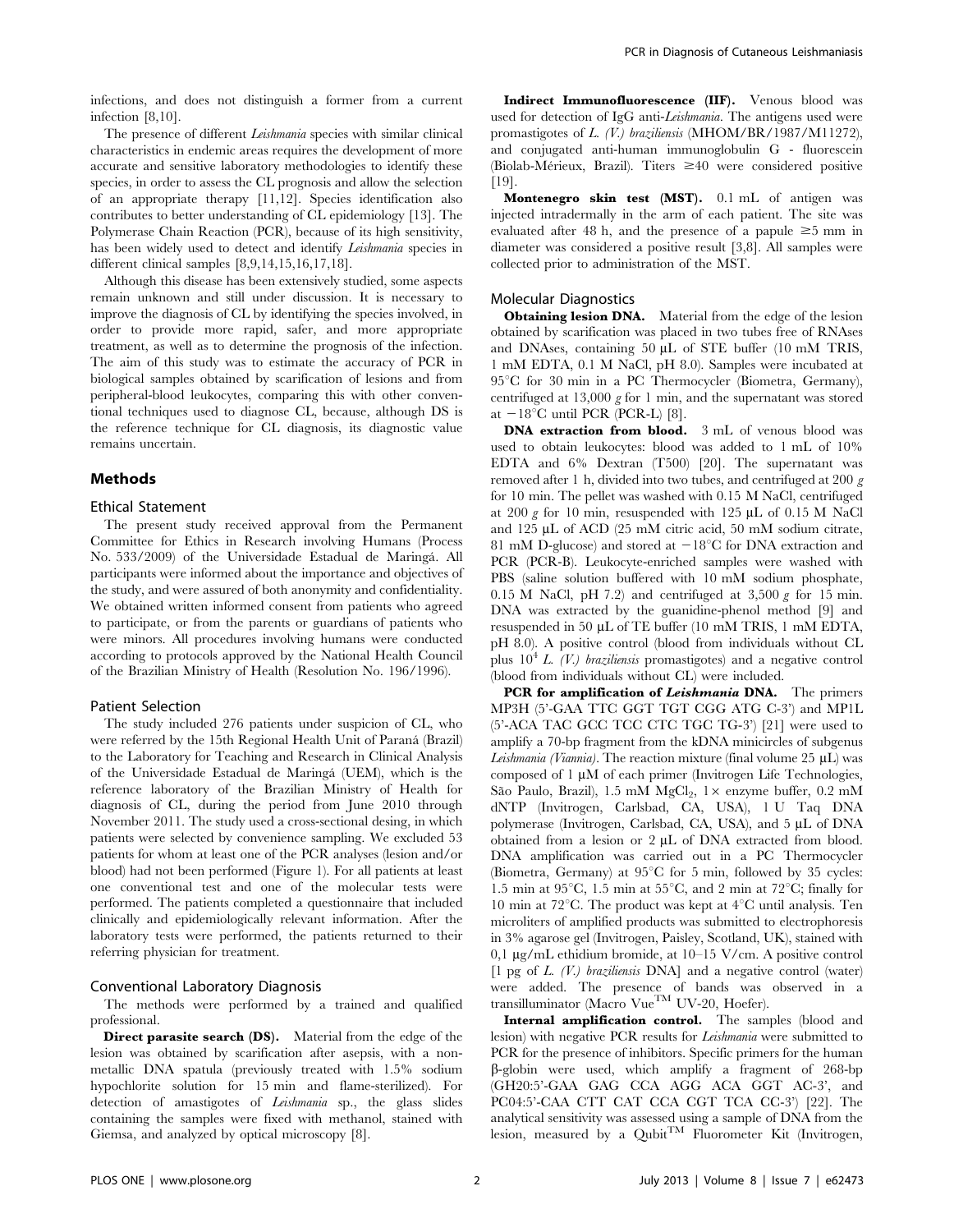

Figure 1. Flow diagram of patients to estimate the accuracy of PCR in the diagnosis of CL. doi:10.1371/journal.pone.0062473.g001

USA), and serially diluted (500 pg, 50 pg, 5 pg, 500 fg, 50 fg, 5 fg). The reaction mixture (final volume  $25 \mu L$ ) was composed of 1 mM of each primer (Invitrogen Life Technologies, São Paulo, Brazil),  $3 \text{ mM } MgCl_2$ ,  $1 \times$  enzyme buffer,  $0.2 \text{ mM } dNTP$ (Invitrogen, Carlsbad, CA, USA), 1 U of Taq DNA polymerase (Invitrogen Life Technologies, São Paulo, Brazil) and 2 µL of DNA. The PCR was carried out in a PC Thermocycler (Biometra, Germany) by 40 cycles: 1 min at  $95^{\circ}$ C, 1 min at  $55^{\circ}$ C, and 2 min at 72 $^{\circ}$ C; finally for 10 min at 72 $^{\circ}$ C. The product was kept at 4 $^{\circ}$ C until analysis. Ten microliters of amplified products was submitted to electrophoresis in 2% agarose gel (Invitrogen, Paisley, Scotland, UK), stained with ethidium bromide. The bands were observed in a transilluminator (Macro Vue<sup>TM</sup> UV-20, Hoefer).

Statistical analysis. The PCR-L and PCR-B results were compared with conventional methods using McNemar's test with the program Statistica 7.1, considering  $p \le 0.05$  to be significant. The proportions were analyzed using a Mid-p exact test OpenEpi version 2.3, with a confidence interval of 95% (95% CI). Sensitivity (S), specificity (Sp), positive predictive value (PPV), and negative predictive value (NPV) were determined for the DS test.

# Results

We studied 223 patients who were under suspicion of CL and residents of endemic areas; 70.40% were men and 29.60% were women. The majority (82.51%) were more than 30 years of age, and lived in urban areas (83.52%); however, the infections occurred mainly in patients from rural areas (62.42%).

In the 223 patients suspected of CL, 91.48% had skin lesions, in most cases a single lesion (65.97%). The evolution of lesions over time ranged from 1 week to 10 years, and the majority (54.08%) up to three months. Mucosal changes occurred in 8.52% of patients, and their evolution over time ranged from 2 months to 20 years, the majority within 2 years. All 223 patients were tested by PCR methods (lesion and/or blood), but not all patients were given one of the three conventional tests.

PCR-L was positive in 42.56% (83/195) and PCR-B 28.70% (33/115). DS was positive in 30.46% (60/197), IIF in 40.91% (90/ 220), and MST in 44.31% (74/167). The IIF resulted in titers  $\leq 320$  and MST papule diameter  $\leq 30$  mm. PCR-L showed higher positivity than DS  $(p = 0.0001)$ , IIF  $(p = 0.0203)$ , and showed no significant difference compared to MST  $(p = 0.1208)$ . PCR-B detected fewer positive samples than DS ( $p = 0.0003$ ), IIF  $(p = 0.0058)$ , and MST  $(p = 0.0158)$ .

PCR carried out with GH20 and PC04 primers showed a detection limit of 50 fg DNA. All negative PCR samples for Leishmania were positive in the PCR for internal amplification control, excluding PCR inhibitors in these samples (Figure 2).

In the 223 patients, 106 (47.53%) were diagnosed positive for CL. Those individuals with at least one conventional positive test (DS, IIF, MST) were considered to be infected with Leishmania. In



Figure 2. PCR analytical sensitivity, showing 268-bp fragment of human  $\beta$ -globin gene region. M, 100-bp molecular marker (Invitrogen Life Technologies, São Paulo, Brazil). doi:10.1371/journal.pone.0062473.g002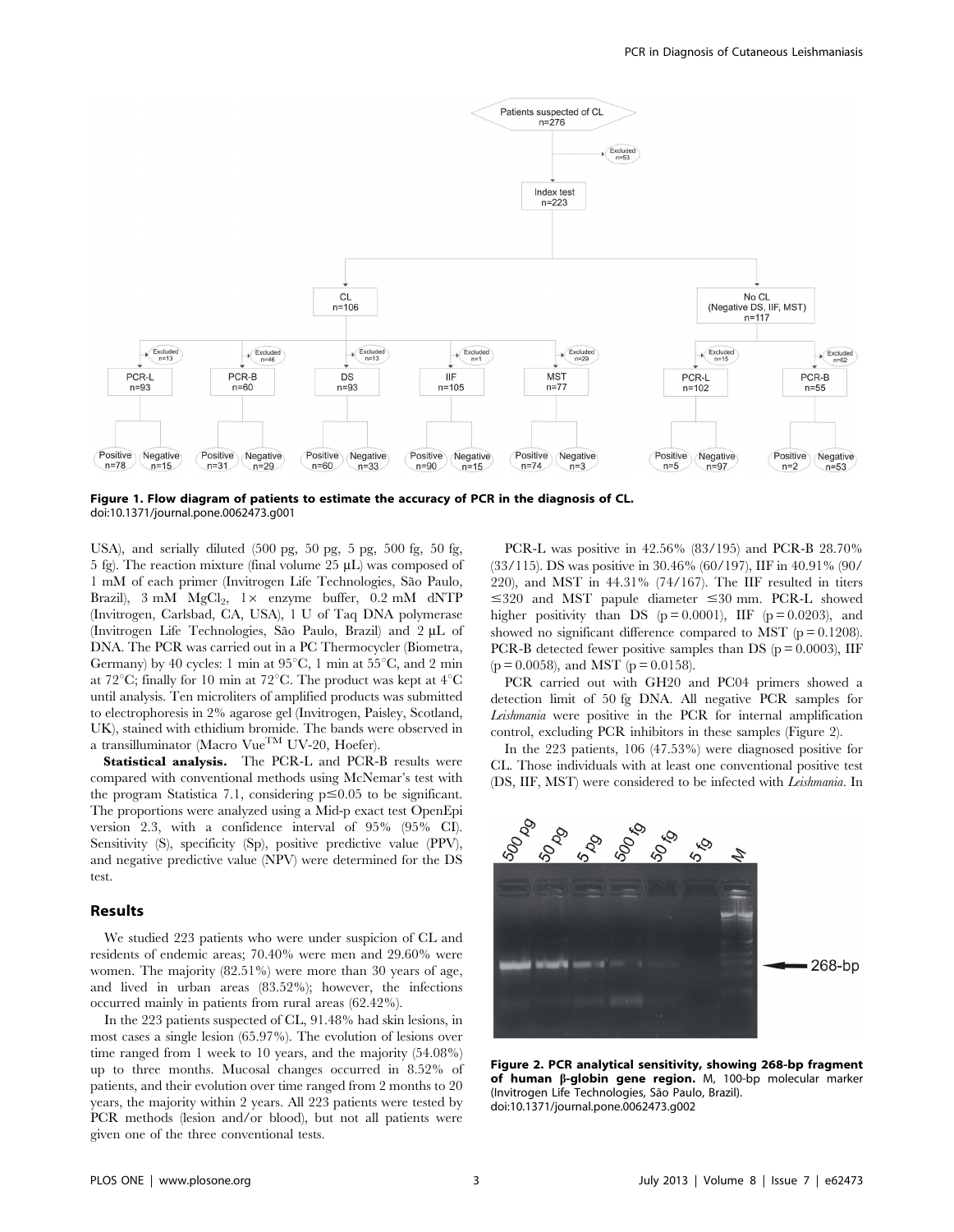these patients, PCR-L was positive in 83.87% (78/93) and PCR-B in 51.67% (31/60); whereas DS was positive in 64.52% (60/93), IIF in 85.71% (90/105), and MST in 96.10% (74/77). PCR-L showed a higher positivity rate than DS ( $p = 0.0000$ ), and lower than IIF  $(p = 0.0000)$  and MST  $(p = 0.0000)$ . PCR-B showed no significant difference from DS  $(p = 0.2300)$ , and detected fewer positive samples than IIF ( $p = 0.0000$ ) and MST ( $p = 0.0002$ ).

PCR-L was positive in 100% (95% CI; 95.05–100.00) of patients with a positive DS, in 54.55% (95% CI; 37.53–70.79) with a negative DS, and in 69.23% (95% CI; 41.30–89.37) with a negative IIF. PCR-B was positive in 65.63% (95% CI; 48.12– 80.42) of patients with a positive DS, in 13.33% (95% CI; 2.30– 37.52) with a negative DS, and in 60.00% (95% CI; 18.24–92.65) with a negative IIF (Table 1).

In 106 patients with CL, 96 had the cutaneous form. In these, PCR-L was positive in 84.44% (76/90) (95% CI; 75.84–90.86), and PCR-B in 50.00% (25/50) (95% CI; 36.34–63.66); whereas DS was positive in 65.93% (60/91) (95% CI; 55.76–75.11). In five patients, PCR-L and DS were not performed, and PCR-B was positive in 60.00% (3/5) of these patients (95% CI; 18.24–92.65). In 10 patients with the mucosal form, PCR-L was positive in 66.67% (2/3) (95% CI; 13.20–98.33), PCR-B in 60.00% (6/10) (95% CI; 29.11–85.77), and 0.00% in DS (0/2) (95% CI; 00.00– 77.64).

Of 117 patients suspected of CL who did not show positive results in one or more of the conventional tests, five showed a positive PCR-L, and two others showed a positive PCR-B.

DS positivity was significantly higher in patients with lesions less than one year old, and PCR-L, PCR-B, IIF, and MST positivity did not differ over different lesion evolution times (Table 2).

The PCR-L sensitivity was similar to the MST sensitivity. The PCR-B sensitivity did not differ from the IIF sensitivity, but was significantly lower than MST and PCR-L. PCR-B showed higher specificity values and PPV than IIF, MST, and PCR-L. The best values of NPV were obtained from MST and PCR-L; there was no significant difference between the NPV of PCR-L and IIF (Table 3).

# **Discussion**

CL is a serious public-health problem that can lead to destructive, disfiguring and disabling lesions, and even to death, mainly due to a delay in diagnosis and inadequate treatment [2,3]. Faster, more-reliable, and more-specific methods of laboratory diagnosis are needed in order to begin treatment promptly, ensure correct species identification, and differentiate CL from other diseases with similar clinical signs [3,23].

PCR has been evaluated in endemic areas and offers advantages over conventional tests; it is more specific, sensitive, versatile, and faster [24]. PCR has shown good sensitivity in studies on Leishmania, and has been used with material from culture [15], lesions [8,10,17,23,24,25,26,27], blood [9,24,28,29,30,31], and sandflies [16,18].

The choice of primers for the PCR test for *Leishmania* is important because it influences the sensitivity of the technique, and can allow differentiation of species of the subgenera Viannia and Leishmania [30,32]. PCR with MP3H/MP1L primers shows good sensitivity in detecting members of the subgenus Leishmania (Viannia), and can detect 2 fg of DNA [32], making this technique suitable for CL diagnosis [25,26].

PCR with GH20 and PC04 primers showed good sensitivity and can be used effectively as an internal control for human samples, excluding PCR inhibitors.

In this study, PCR-L showed high positivity (83.87%) in patients with CL, and was significantly more efficient than DS, confirming other studies [8,24,27]. The evaluation parameters of diagnostic tests showed 100% sensitivity and NPV in PCR-L. However, a negative PCR result with MP3H/MP1L primers does not eliminate the possibility of infection by  $L$ . ( $L$ .) amazonensis, which has been reported in northern Paraná [33].

PCR-B showed 51.67% positivity. Parasite DNA has been detected in blood infrequently, and other investigators have reported that PCR in blood showed low positivity [9,31]. In this study, evaluation of the parameters for the diagnostic tests showed that PCR-B had the highest rate of specificity and PPV, compared to the other tests.

Table 1. PCR-L and PCR-B results for 106 patients with CL, according to conventional test results.

| Indexes     |                | <b>PCR-L</b>         |                      | <b>PCR-B</b>         |                      |  |
|-------------|----------------|----------------------|----------------------|----------------------|----------------------|--|
|             |                | Pos                  | <b>Neg</b>           | Pos                  | <b>Neg</b>           |  |
| <b>DS</b>   | Pos $(n=60)$   | 59/59                | 0/59                 | 21/32                | 11/32                |  |
|             |                | 100.00; 95.05-100.00 | $0.00; 0.00 - 4.95$  | 65.63; 48.12-80.42   | 34.38; 19.58-51.88   |  |
|             | Neg $(n=33)$   | 18/33                | 15/33                | 2/15                 | 13/15                |  |
|             |                | 54.55; 37.53-70.79   | 45.45; 29.21-62.47   | 13.33; 2.30-37.52    | 86.67; 62.48-97.70   |  |
| liif        | Pos $(n = 90)$ | 68/79                | 11/79                | 28/55                | 27/55                |  |
|             |                | 86.08; 77.09-92.45   | 13.92; 7.55-22.91    | 50.91; 37.82-63.90   | 49.09; 36.10-62.18   |  |
|             | Neg $(n=15)$   | 9/13                 | 4/13                 | 3/5                  | 2/5                  |  |
|             |                | 69.23; 41.30-89.37   | 30.77; 10.63-58.70   | 60.00; 18.24-92.65   | 40.00; 7.35-81.76    |  |
| <b>IMST</b> | Pos $(n=74)$   | 65/69                | 4/69                 | 21/33                | 12/33                |  |
|             |                | 94.20; 86.61-98.13   | 5.80; 1.87-13.39     | 63.64; 46.38-78.59   | 36.36; 21.41-53.62   |  |
|             | Neg $(n=3)$    | 0/3                  | 3/3                  | 0/2                  | 2/2                  |  |
|             |                | $0.00; 0.00 - 63.16$ | 100.00; 36.84-100.00 | $0.00; 0.00 - 77.64$ | 100.00; 22.36-100.00 |  |

DS: Direct parasite search, IIF: Indirect Immunofluorescence, MST: Montenegro skin test, PCR-L: Polymerase Chain Reaction in lesion, PCR-B: Polymerase Chain Reaction in blood, Pos: Positive, Neg: Negative.

The proportions were analyzed using Mid-p exact test OpenEpi version 2.3, with confidence interval of 95%. The values are described in done number/total number, and %; 95% CI.

doi:10.1371/journal.pone.0062473.t001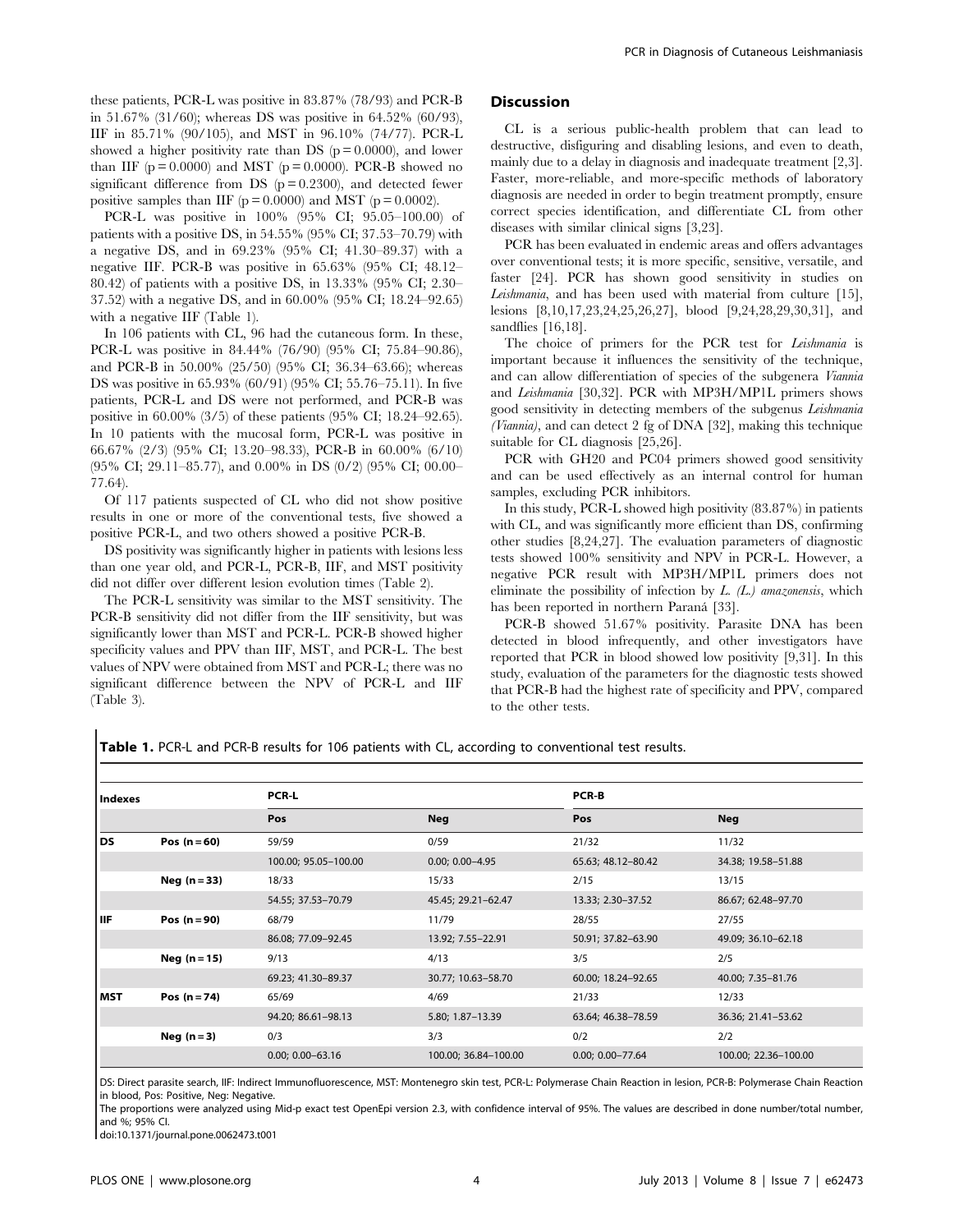| <b>Table 2.</b> Comparison of PCR-L, PCR-B, DS, IIF and MST in relation to time of evolution of lesions in patients with CL. |  |  |  |  |
|------------------------------------------------------------------------------------------------------------------------------|--|--|--|--|
|------------------------------------------------------------------------------------------------------------------------------|--|--|--|--|

| <b>Evolution time</b>        | <b>PCR-L</b>       | <b>PCR-B</b>       | DS                 | ШF                 | MST                  |
|------------------------------|--------------------|--------------------|--------------------|--------------------|----------------------|
| $\leq$ 3 months (n = 47)     | 40/47              | 10/22              | 33/47              | 38/46              | 36/38                |
|                              | 85.11; 72.75-93.25 | 45.45; 25.88-66.16 | 70.21; 56.07-81.94 | 82.61; 69.64-91.58 | 94.74; 83.68-99.11   |
| $3-12$ months (n = 36) 29/33 |                    | 13/21              | 26/34              | 32/36              | 28/28                |
|                              | 87.88: 73.30-96.03 | 61.90: 4.23-80.49  | 76.47: 60.16-88.43 | 88.89: 75.34-96.37 | 100.00: 89.85-100.00 |
| $\geq$ 12 months (n = 9)     | 6/8                | 2/6                | 1/8                | 8/9                | 5/6                  |
|                              | 75.00; 38.83-95.57 | 33.33; 6.02-73.81  | 12.50; 0.63-48.03  | 88.89; 56.14-99.44 | 83.33; 40.91-99.17   |

DS: Direct parasite search, IIF: Indirect Immunofluorescence, MST: Montenegro skin test, PCR-L: Polymerase Chain Reaction in lesion, PCR-B: Polymerase Chain Reaction in blood, Pos: Positive, Neg: Negative.

The proportions were analyzed using Mid-p exact test OpenEpi version 2.3, with confidence interval of 95%. The values are described in done number/total number, and %; 95% CI.

doi:10.1371/journal.pone.0062473.t002

Although DS is rapid and easy to perform, it has limited application in patients without lesions or with old lesions, because the possibility that the parasite is present is inversely proportional to the age of the lesion [2]. Furthermore, DS does not distinguish the species of Leishmania. In this study, DS showed 64.52% positivity in CL patients; however, positivity was very low in patients with lesions older than 12 months. Other investigators have reported similar positive results, with higher rates of positivity in lesions with less than 3 months of evolution [7,8,34].

The IIF was positive in 85.71%, showing a good positivity rate in patients with both recent and old lesions, which is consistent with other reports [7]. However, serological methods may show cross-reactivity with Chagas' disease [2,6], which is common in Brazil, and show higher rates of negativity in patients with only one lesion or with lesions less than 6 months old [2].

MST has been reported to show high positivity rates [7,8,9], in agreement whith our finding of a positivity rate of 96.10%. However, MST is an invasive technique, may give a positive result in latent infections, and does not distinguish a past from a current infection [8,10,34]. This may explain the four patients who showed positive results only with the MST technique.

The majority of leishmaniasis cases in Paraná are caused by  $L$ .  $(V)$  braziliensis, which has the potential to develop a mucosal form [2,19] and can be fatal if left untreated. The occurrence of mucosal leishmaniasis ranges from 3 to 5% of cases of infection by L.  $(V)$  braziliensis [3]. In Paraná, 290 cases of CL were reported in 2010, with 67 (23.10%) cases of mucosal leishmaniasis. This proportion varies by region, and in some municipalities, 100% of the cases are the mucosal form. The parasites may persist for years in the host [35,36] and hematogenous and lymphatic dissemination can occur [28,31], mainly by leukocytes. This is the most probable mechanism to explain the occurrence of metastatic forms (mucosal and recurrent cutaneous lesions).

Two patients who showed only a positive PCR-B had the cutaneous form and had not previously been diagnosed with CL, although they were residents of endemic areas. Other investigators have reported cases of positive results with IIF and enzyme immunoassay [37] and with PCR [28] in the blood of patients who had never had CL, but lived in endemic areas; this may explain the possibility of latent infection in asymptomatic (subclinical) carriers of  $L$ . (V.) braziliensis.

Five patients who showed a positive PCR-L and negative conventional tests had the cutaneous form, with active lesions

Table 3. Performances of PCR-L, PCR-B, IIF and MST performance for laboratory diagnosis of CL.

| l DS  | <b>PCR-L</b>         |             | <b>PCR-B</b> |                    | <b>IIF</b> |                    | <b>MST</b> |                      |  |
|-------|----------------------|-------------|--------------|--------------------|------------|--------------------|------------|----------------------|--|
|       | Pos                  | <b>Neg</b>  | Pos          | <b>Neg</b>         | Pos        | <b>Neg</b>         | Pos        | <b>Neg</b>           |  |
| l Pos | 59                   | $\mathbf 0$ | 21           | 11                 | 53         | 6                  | 52         | 0                    |  |
| Neg   | 23                   | 111         | 4            | 53                 | 26         | 110                | 16         | 87                   |  |
| ١s    | 59/59                |             | 21/32        |                    | 53/59      |                    | 52/52      |                      |  |
|       | 100.00; 95.05-100.00 |             |              | 65.63; 48.12-80.42 |            | 89.83; 80.05-95.77 |            | 100.00; 94.40-100.00 |  |
| l Sp  | 111/134              |             | 53/57        |                    |            | 110/136            |            | 87/103               |  |
|       | 82.84; 75.74-88.52   |             |              | 92.98; 83.94-97.73 |            | 80.88; 73.62-86.84 |            | 84.47; 76.49-90.52   |  |
| l PPV | 59/82                |             | 21/25        |                    |            | 53/79              |            | 52/68                |  |
|       | 72.95; 61.52-80.86   |             |              | 84.00; 65.78-94.70 |            | 67.09; 56.18-76.76 |            | 76.47; 65.32-85.40   |  |
| l NPV | 111/111              |             | 53/64        |                    |            | 110/116            |            | 87/87                |  |
|       | 100.00; 97.34-100.00 |             |              | 82.81; 72.10-90.62 |            | 94.83; 89.55-97.88 |            | 100.00; 96.62-100.00 |  |

S: sensitivity, Sp: specificity, PPV: positive predictive value, NPV: negative predictive value, DS: Direct parasite search, IIF: Indirect Immunofluorescence, MST: Montenegro skin test, PCR-L: Polymerase Chain Reaction in lesion, PCR-B: Polymerase Chain Reaction in blood, Pos: Positive, Neg: Negative.

The proportions were analyzed using Mid-p exact test OpenEpi version 2.3, with confidence interval of 95%. The values of S, Sp, PPV and NPV were determined for the DS test, and they are described in done number/total number, and %; 95% CI.

doi:10.1371/journal.pone.0062473.t003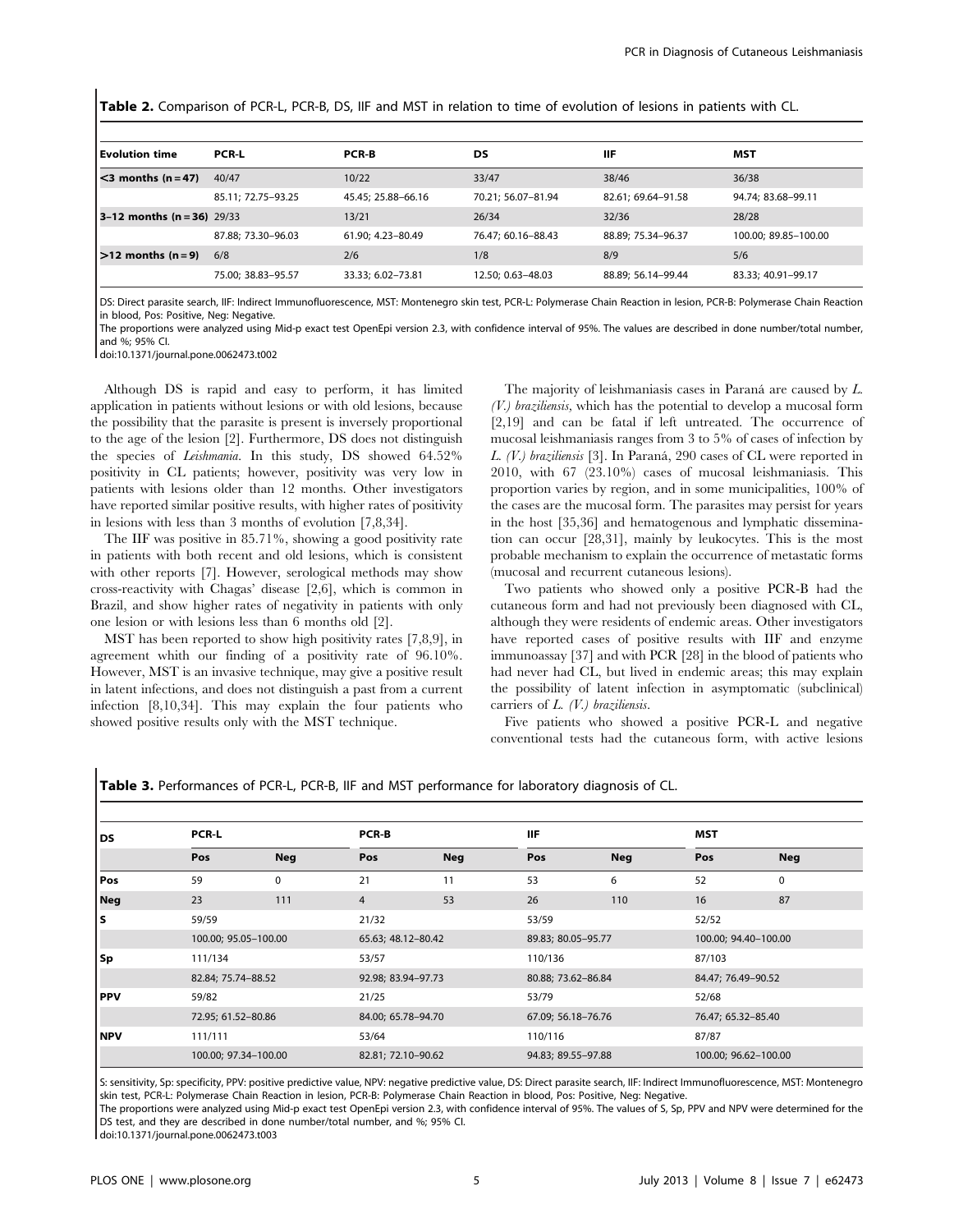lasting from 2 weeks to 2 years. Four of these patients have had CL in the past, ranging from 10 months to 8 years previously; the remaining patient, who lived in an endemic area, denied a past infection. Cases of positive PCR have been reported in samples from lesions [17], scars [38], and gingiva [39] from patients who were previously infected with and treated for  $L$ .  $(V)$  braziliensis, which may explain the persistence of the infection. It must be remembered that a finding of their DNA does not imply that viable parasites are present, and that a positive PCR does not distinguish active from past infections.

CL cases (positive DS and/or PCR-L) that show a negative IIF and MST may indicate the possibility that the parasite has disseminated due to a poor host immune response [3]. In this study, five patients showed a positive PCR-L but negative IIF and MST. Such cases should be monitored, and PCR-B may be an important tool to detect possible spreading, since DS and PCR-L tend to become negative because of treatment or evolution of the lesion over time, and healing of the lesion may make these tests inviable. Investigation of L. (V.) braziliensis in peripheral blood has been suggested as a means of predicting a relapse [24], and for follow up and monitoring the clinical status of chemotherapy patients [30]. In 110 patients, none of the tests gave a positive result for CL, which suggests that clinical tests need to be improved; these patients returned to their physician for further evaluation.

Different types of clinical samples may vary widely in PCR sensitivity. PCR using whole blood [29,30,31] may show interference, resulting in low sensitivity, as also may occur with PCR using ''buffy coat'' samples [9,28,30,31] or mononuclear cells [24,31]. The leukocyte separation technique used in this study reduced the number of erythrocytes and other inhibitors, and also provided for the concentration of potential carrier cells of Leishmania and increased the PCR sensitivity. The methodology for obtaining leukocytes (EDTA/Dextran solution) effectively increased the number of these cells  $(4,300 \text{ leukocytes/mm}^3)$ blood). Several studies have evaluated the use of PCR in the diagnosis of CL; however, ours is the first study employing leukocytes concentrated from peripheral blood obtained with dextran solution.

#### References

- 1. World Health Organization (2010) Control of the leishmaniases. Available: http://goo.gl/1WxXs. Accessed 10 November 2012.
- 2. Gontijo B, Carvalho MLR (2003) Cutaneous Leishmaniosis. Rev Soc Bras Med Trop 36: 71–80.
- 3. Brasil Ministry of Health (2007) Manual for the surveillance of American cutaneous leishmaniasis. Available: http://goo.gl/mPcbz. Accessed 10 November 2012.
- 4. Salman SM, Rubeiz NG, Kibbi AG (1999) Cutaneous leishmaniasis: clinical features and diagnosis. Clin Dermatol 17: 291–296.
- 5. Ridley DS, De Magalhães AV, Marsden PD (1989) Histological analysis and the pathogenesis of mucocutaneous leishmaniasis. J Pathol 159: 293–299.
- Vexenat AC, Santana JM, Teixeira AR (1996) Cross-reactivity of antibodies in human infections by kinetoplastid protozoa Trypanosoma cruzi, Leishmania chagasi and Leishmania (Viannia) braziliensis. Rev Inst Med Trop São Paulo 38: 177-185.
- 7. Silva CEA (2008) Evaluation of polymerase chain reaction for diagnosis of cutaneous leishmaniasis in patients from endemic areas. Masters dissertation of the Universidade Estadual de Maringá, Maringá, Brazil.
- 8. Venazzi EAS, Roberto ACBS, Barbosa-Tessmann IP, Zanzarini PD, Lonardoni MVC, et al. (2006) Polymerase chain reaction with lesion scrapping for the dianosis of human American tegumentary leishmaniasis. Mem Inst Oswaldo Cruz 101: 427–430.
- 9. Venazzi EAS, Roberto ACBS, Barbosa-Tessmann IP, Zanzarini PD, Lonardoni MVC, et al. (2007) Detection of Leishmania (Viannia) DNA in blood from patients with American cutaneous leishmaniasis. Exp Parasitol 115: 399–402.
- 10. Oliveira JGS, Novais FO, Oliveira CI, Cruz-Junior AC, Campos LF, et al. (2005) Polymerase chain reaction (PCR) is highly sensitive for diagnosis of mucosal leishmaniasis. Acta Trop 94: 55–59.

The use of a combination of different methodologies to improve the diagnosis of CL has been suggested [19,40], and the choice of the methods used also depends on the evolution of the lesion or infection over time [2,7]. However, conventional techniques do not reveal the infecting species. Patients with suspected CL must receive a definitive diagnosis, because they can progress to the potentially fatal mucosal form if left untreated. Therefore, there is a need for more sensitive methods that can be employed to follow patients and monitor their cure. At the present time, the finding of the parasite by DS is considered the only definitive diagnosis of CL [2], but this method has low sensitivity, which limits its use as a reference technique.

In view of several considerations, that: (i) the parasites can persist for years in the host; (ii) the chance of finding the parasite by DS is inversely proportional to the evolution of the lesion over time; (iii) MST is invasive; and (iv) negative IIF and MST in CL patients may suggest that the parasite has spread, it is necessary to continue research to develop more-sensitive and more-specific methods for diagnosis and evaluating the prognosis of CL. PCR-L is an alternative method for the diagnosis of CL, especially in patients with chronic lesions or who have received a specific treatment, or in patients with reinfection or a relapse of infection with  $L$ . (V.) braziliensis, which may evolve into a mucosal lesion. PCR-B using DNA from concentrated leukocytes showed a sensitivity comparable to that of DS, and showed a higher rate of positivity than the PCR techniques using blood that were described in other studies. This technique may be indicated in patients suspected of CL who have a negative result in conventional tests, or in patients with no lesion. Given that the detection of DNA is a reliable indication of the presence of the parasite, PCR is a useful tool for diagnosis and epidemiology of CL, and has the advantage of identifying the infecting species.

#### Author Contributions

Conceived and designed the experiments: HCNA SMAA TGVS MVCL. Performed the experiments: HCNA MSV MVZB KRRC FV CAM NRS. Analyzed the data: HCNA KRRC SMAA TGVS MVCL. Contributed reagents/materials/analysis tools: SMAA TGVS MVCL. Wrote the paper: HCNA KRRC SMAA TGVS MVCL.

- 11. Wortmann G, Hochberg L, Houng HH, Sweeney C, Zapor M, et al. (2005) Rapid identification of Leishmania complexes by a real-time PCR assay. Am J Trop Med Hyg 73: 999–1004.
- 12. Jirkù M, Zemanová E, Al-Jawabreh A, Schönian G, Lukes J (2006) Development of a direct species-specific PCR assay for differential diagnosis of Leishmania tropica. Diagn Microbiol Infect Dis 55: 75–79.
- 13. Aoun K, Amri F, Chouihi EA, Haouas N, Bedoui K, et al. (2008) Epidemiology of Leishmania (L.) infantum, L. major and L. killicki in Tunisia: results and analysis of the identification of 226 human and canine isolates. Bull Soc Pathol Exot 101: 323–328.
- 14. Michalsky EM, Fortes-Dias CL, Pimenta PFP, Secundino NFC, Dias ES (2002) Assessment of PCR in the detection of Leishmania spp in experimentally infected individual phlebotomine sandflies (Diptera: Psychodidae: Phlebotominae). Rev Inst Med Trop São Paulo 44: 255-259.
- 15. Marcussi VM, Marcussi LM, Barbosa-Tessmann IP, Lonardoni MVC, Silveira TGV (2008) Leishmania (Viannia) braziliensis: New primers for identification using polymerase chain reaction. Exp Parasitol 120: 300–305.
- 16. Neitzke HC, Scodro RBL, Reinhold-Castro KR, Dias-Sversutti AC, Silveira TGV, et al. (2008) Research of natural infection of phlebotomines for Leishmania, in the State of Parana´. Rev Soc Bras Med Trop 41: 17–22.
- 17. Fagundes A, Schubach A, Paula CC, Bogio A, Antonio LF, et al. (2010) Evaluation of polymerase chain reaction in the routine diagnosis for tegumentary leishmaniasis in a referral centre. Mem Inst Oswaldo Cruz 105: 109–112.
- 18. Oliveira DM, Reinhold-Castro KR, Bernal MVZ, Legriffon CMO, Lonardoni MVC, et al. (2011) Natural infection of Nyssomyia neivai by Leishmania (Viannia) spp. in the State of Paraná, Southern Brazil, detected by Multiplex Polymerase Chain Reaction. Vector-Borne Zoonotic Dis 11: 137–143.